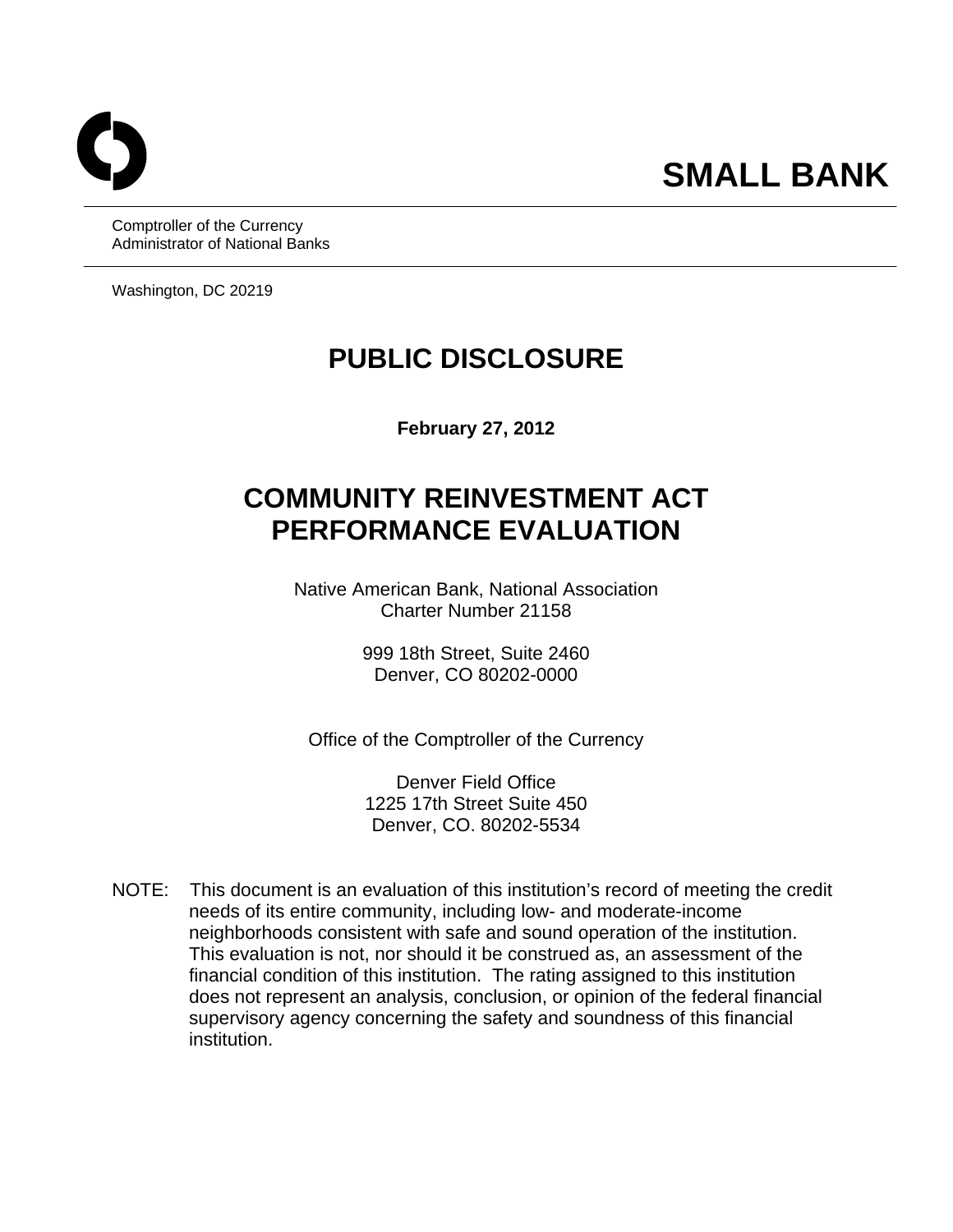### **INSTITUTION'S CRA RATING: This institution is rated Outstanding.**

#### **State Name: Montana Rating: "Outstanding" State Name: Colorado Rating: "Satisfactory"**

The overall Community Reinvestment Act ("CRA") rating takes into consideration the ratings in the Montana and Colorado Assessment Areas ("AAs"). The rating is based on Native American Bank's ("NAB" or "the bank") performance in regard to consumer, farm, and small business lending. The major factors that support this rating include:

- Native American Bank (NAB) has a majority of its loans in its AAs.
- The bank's average loan-to-deposit ratio is reasonable in comparison to similarly situated banks.
- The bank's borrower distribution of lending to consumer and small businesses in the Montana AA is excellent, and in the Colorado MSA is reasonable given the bank's target constituency.
- The bank has reasonable penetration in lending to small farms in the Montana AA.
- NAB's geographic distribution within the Montana AA is excellent for consumer, small business, and farms; and within the Denver AA is satisfactory for the limited consumer loan activity demonstrated.
- The bank's record of qualified community development (CD) loans, services, and investments enhances credit availability to the bank's targeted market of Native American individuals, tribes, and corporations. This level of CD activity has a positive impact on the bank's overall CRA performance.

# **SCOPE OF EXAMINATION**

The Office of the Comptroller of the Currency ("OCC") completed a full-scope small bank CRA review of NAB. The OCC concluded on the bank's CRA performance in Montana and Colorado by reviewing the bank's average loan-to-deposit ratio since the previous CRA examination and testing the bank's lending inside the AAs. The OCC also tested the bank's borrower income and geographic distribution for the bank's primary products. The OCC reviewed the following primary products: consumer, commercial business, and agricultural loans. We also reviewed NAB's community development lending, services, and investments to Native American tribes, corporations, and tribal members throughout the United States.

# **DESCRIPTION OF INSTITUTION**

NAB operates as an interstate bank with offices in Colorado and Montana. As of February 27, 2012, NAB has one branch in Denver, Colorado and one branch in Browning, Montana. In addition, they have a deposit taking ATM and loan production office in Rocky Boy, Montana, and a non-deposit taking ATM in Bethel, Alaska.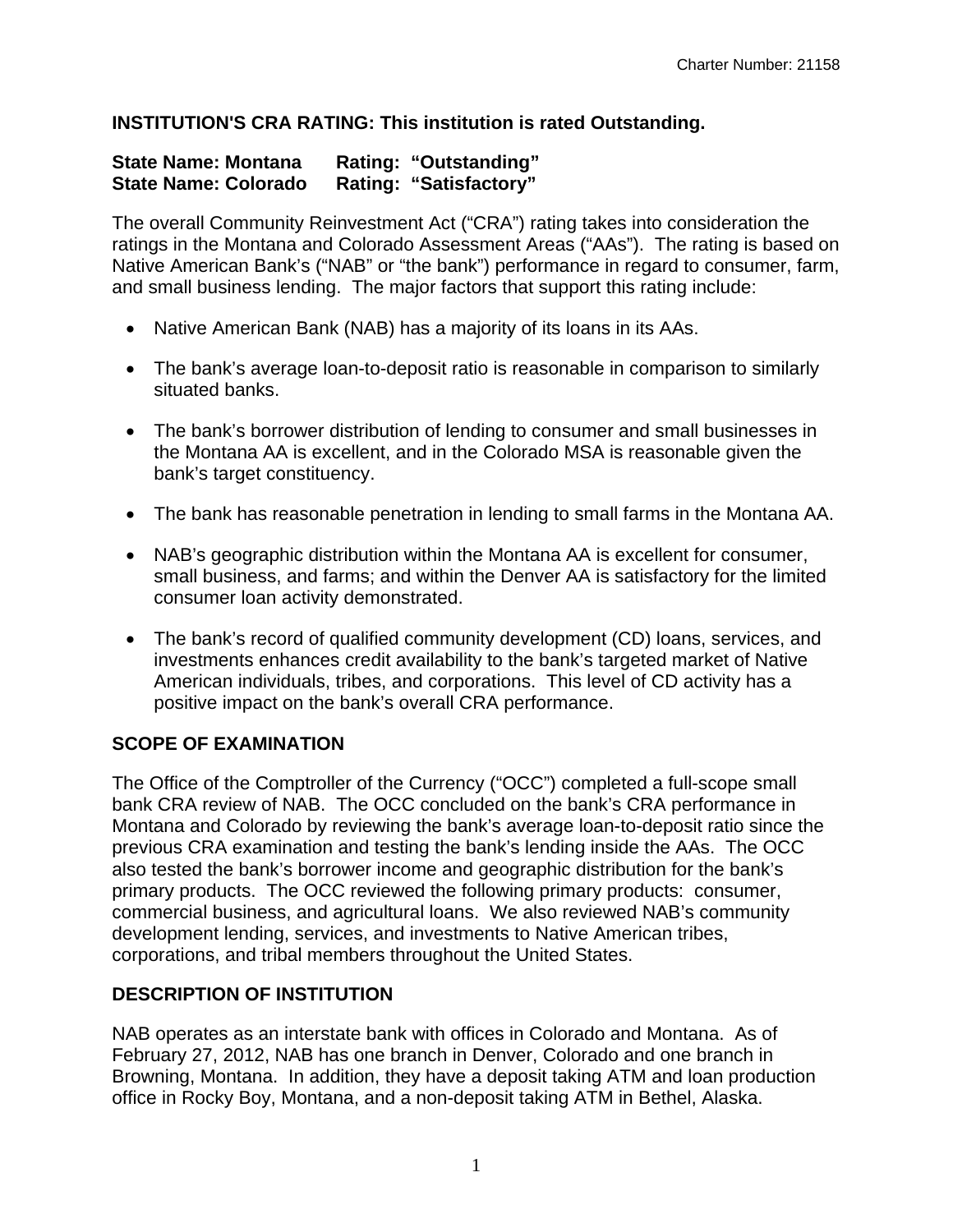In 2001, NAB acquired the Blackfeet National Bank, located on the Blackfeet Indian reservation, where the bank continues to have their full-service branch in Browning, Montana. NAB opened the Denver office in 2006, and while this is a full service office, it primarily serves as the corporate headquarters for NAB and Native American Bancorporation, the one-bank holding company. The holding company is owned by 26 Native American tribes and corporations. NAB's business mission and focus is to assist Native American and Alaskan Native individuals, enterprises, and governments to reach their goals by providing affordable and flexible banking and financial services. NAB's objective is to provide a national bank to serve all Native people, communities, governments, and enterprises across the country.

As of December 31, 2011, total assets equaled \$69 million and net loans to total assets were 75 percent. NAB provides a variety of credit and deposit services to support the needs of agriculture producers, small businesses, and consumers located within the assessment areas, with focus on Native Americans.

By number of loans, the bank's primary loan products are consumer, 1-4 family residential loans, commercial, and agricultural. By dollar amount, the primary products are commercial real estate, leasehold improvement, and commercial loans. This is indicative of NAB's lending patterns, with smaller (but a greater number) loans made to consumers, and larger (but fewer) loans made to tribal entities and corporations.

| Loan Portfolio Composition as of February 13, 2012 |                |           |
|----------------------------------------------------|----------------|-----------|
| Loan Type                                          | Volume by      | Volume by |
|                                                    | <b>Numbers</b> | Dollar    |
| Consumer                                           | 81%            | 8%        |
| 1-4 family Residential*                            | 5%             | 4%        |
| <b>Commercial/Business</b>                         | 4%             | 15%       |
| Agricultural                                       | 4%             | 1%        |
| <b>Commercial RE</b>                               | 3%             | 24%       |
| <b>RE Leasehold Imps</b>                           | 2%             | 32%       |
| Casinos                                            | 0.5%           | 5%        |
| Other RE                                           | 0.3%           | 9%        |

\*The bank stopped providing direct 1-4 family residential loans in 2008. Accordingly, we do not consider 1-4 family lending as a primary product.

While the bank no longer offers 1-4 family residential loans, they did originate 13 residential loans during the evaluation period of which 63 percent were to low-income individuals and 23 percent were to moderate-income individuals. Additionally, since the bank stopped originating home loans, they provide access to alternate Native American home ownership loans through the Department of Housing and Urban Development's (HUD) Section 184 program.

The prior Community Reinvestment Act Performance Evaluation was dated July 11, 2005, resulted in an "Outstanding" rating. Our analysis of the bank's CRA performance included a loan sample of consumer loans, commercial, and agricultural loans originated since the last CRA examination. This CRA evaluation period included loans made from July 2005 to February 2012.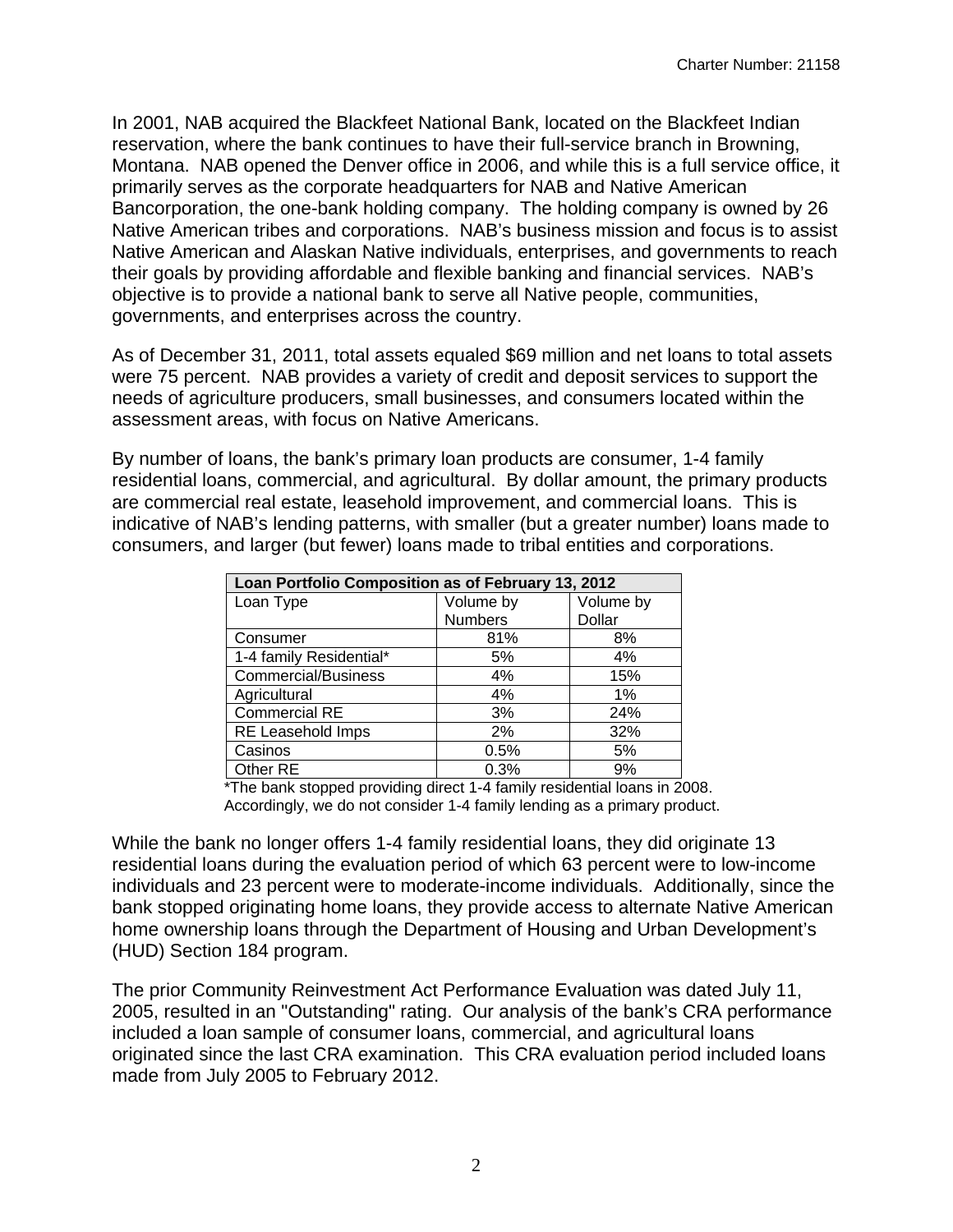The bank has certain loan portfolio restrictions. However, there are no legal impediments or other factors preventing the bank from lending in its AA.

Please refer to the bank's *CRA Public File* for more information.

# **CONCLUSIONS WITH RESPECT TO PERFORMANCE CRITERIA**

### **Loan-to-Deposit Ratio**

## **The bank's average loan-to-deposit (LTD) ratio is reasonable in comparison to similarly situated banks.**

Similarly situated banks are those banks of similar business lines and comparable asset size operating in the state of Montana. We identified six other community banks that have offices within the six Montana counties in NAB's assessment area. Based on this comparison, NAB's loan-to-deposit ratio indicates satisfactory responsiveness to area credit needs. We averaged each bank's loan-to-deposit ratio for the 25 quarters (inclusive) from September 30, 2005 to September 30, 2011. Over that timeframe, NAB's loan-to-deposit ratio average was 89 percent, compared to an average 80 percent for the six similarly situated banks. NAB also was in the high of the range for these similarly situated banks, that showed a low of 35 percent, and a high of 95 percent average loan-to-deposit ratio.

### **Lending in Assessment Area**

 **bank's AA. By dollar amount of loans, forty-eight percent (excluding four large area meets the standards for satisfactory performance. A substantial majority of loans in the loan sample, by number, are inside the loans) are within the assessment area. Overall, lending within the assessment** 

We sampled 83 loans including 30 consumer loans, 23 commercial loans, and 30 agricultural loans. Seventy-one percent by number, and 15 percent by dollar, were originated within the bank's assessment area.

Lending within the assessment area is considered satisfactory. The loan sample is skewed by four large loans that exceed \$250 thousand each and represent a disproportionate 68 percent of the total dollars in our loan sample. Without these four large loans, the average outstanding loan balance of the other loans in our sample is \$26 thousand. Also, absent these four large loans, 75 percent, by number, and 48 percent, by dollar, were originated within the bank's assessment area. Because a majority of NAB's consumer, commercial, and agricultural loans were small in size, we placed more emphasis on the distribution of loans by number than size.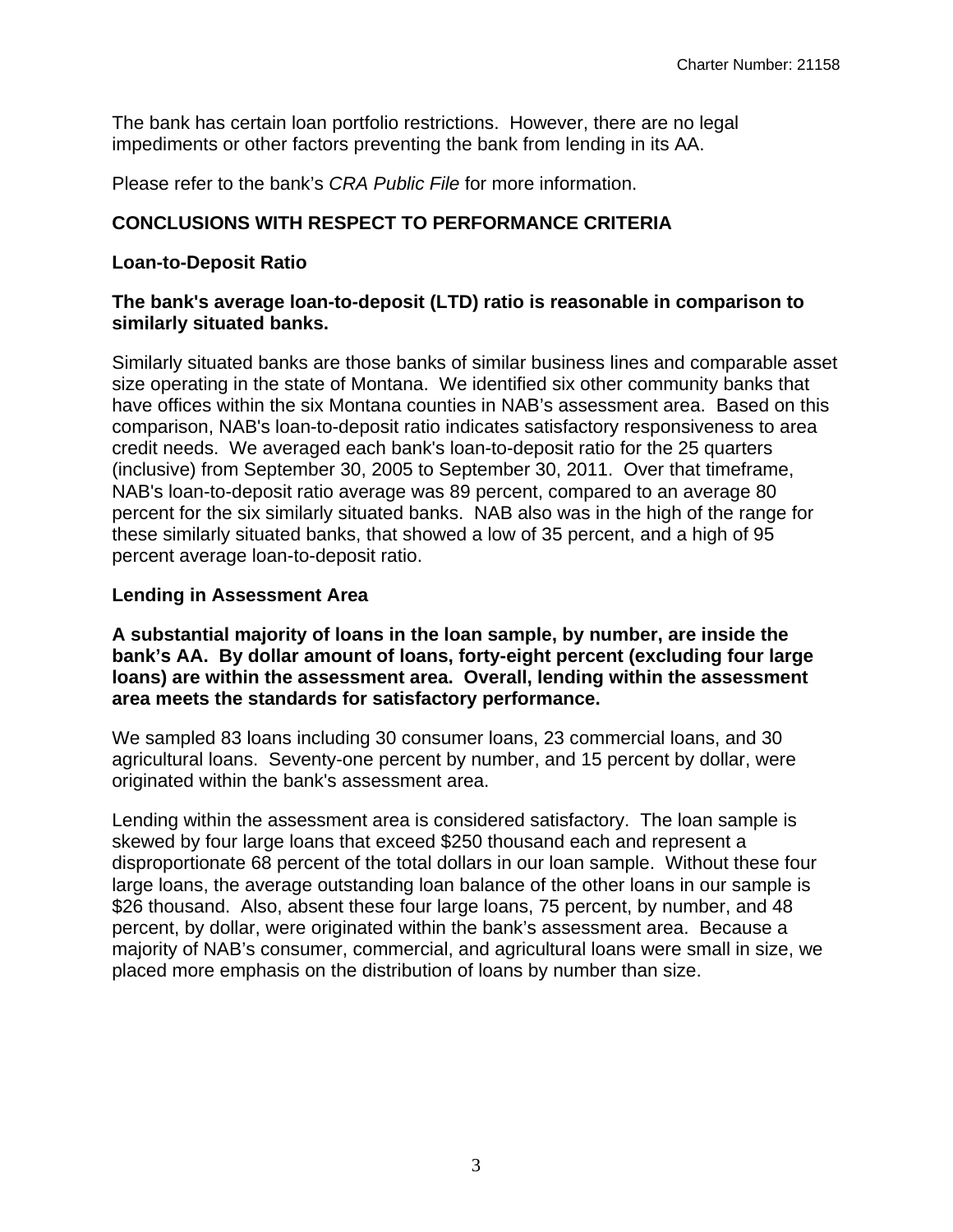|                     | Table 1 - Lending in Assessment Areas |                            |                 |     |    |                          |                   |       |     |       |
|---------------------|---------------------------------------|----------------------------|-----------------|-----|----|--------------------------|-------------------|-------|-----|-------|
|                     |                                       |                            | Number of Loans |     |    | Dollars of Loans (000's) |                   |       |     |       |
|                     |                                       | Outside<br>Total<br>Inside |                 |     |    |                          | Outside<br>Inside |       |     |       |
| Loan Type           | #                                     | %                          | #               | %   |    | \$                       | %                 | S     | %   |       |
| Consumer Loans      | 21                                    | 70%                        | 9               | 30% | 30 | 89                       | 45%               | 107   | 55% | 196   |
| Commercial<br>Loans | 8                                     | 35%                        | 15              | 65% | 23 | 170                      | 3%                | 5,348 | 97% | 5,518 |
| Agricultural        | 30                                    | 100%                       | 0               | 0%  | 30 | 740                      | 100%              |       | 0%  | 740   |
| <b>Totals</b>       | 59                                    | 71%                        | 24              | 28% | 83 | 999                      | 15%               | 5,455 | 85% | 6454  |

*Source: Loan sample* 

# **COMMUNITY DEVELOPMENT**

# **Qualified Investments and Community Development (CD) Services**

NAB also demonstrates an adequate level of CD qualified investments based on their size and financial capacity. NAB made two qualified CD investments during the CRA exam period for a total of \$125,665.

NAB was also responsive to CD needs during the CRA exam period with a total of 144 documented hours to three different organizations. Types of services include affordable housing counseling and originations for the secondary market, economic development, and financial literacy. Through the Native American Community Development Corp. (NACDC), the bank also supports financial literacy, credit counseling, and micro-loans to Native American individuals and small businesses.

Since the bank stopped originating 1-4 family loans for their own bank in 2008, the Denver office has employed a full-time officer to underwrite HUD Section 184 home loans for origination in the secondary market. The Section 184 Indian Home Loan Guarantee Program is a home mortgage specifically designed for American Indian and Alaska Native families, Alaska Villages, Tribes, or Tribally Designated Housing Entities. Section 184 loans can be used, both on and off native lands, for new construction, rehabilitation, purchase of an existing home, or refinance. Since July 2009 when they began offering this service, the bank has underwritten 55 Section 184 loans, totaling \$10.4 million that provided Native American homeownership.

# **Qualified Community Development (CD) Loans**

NAB is a leader in making community development loans to their target market. Through officer and board contacts originated from the Denver office, the bank has originated six community development loans, totaling \$12.7 million that have provided jobs, services, or affordable housing to Native American tribes. These loans have been used to provide affordable housing (\$5.4 million), a water treatment facility that provides drinkable water (\$6.3 million), and a battered women's shelter (\$1 million) for five tribal organizations across the country.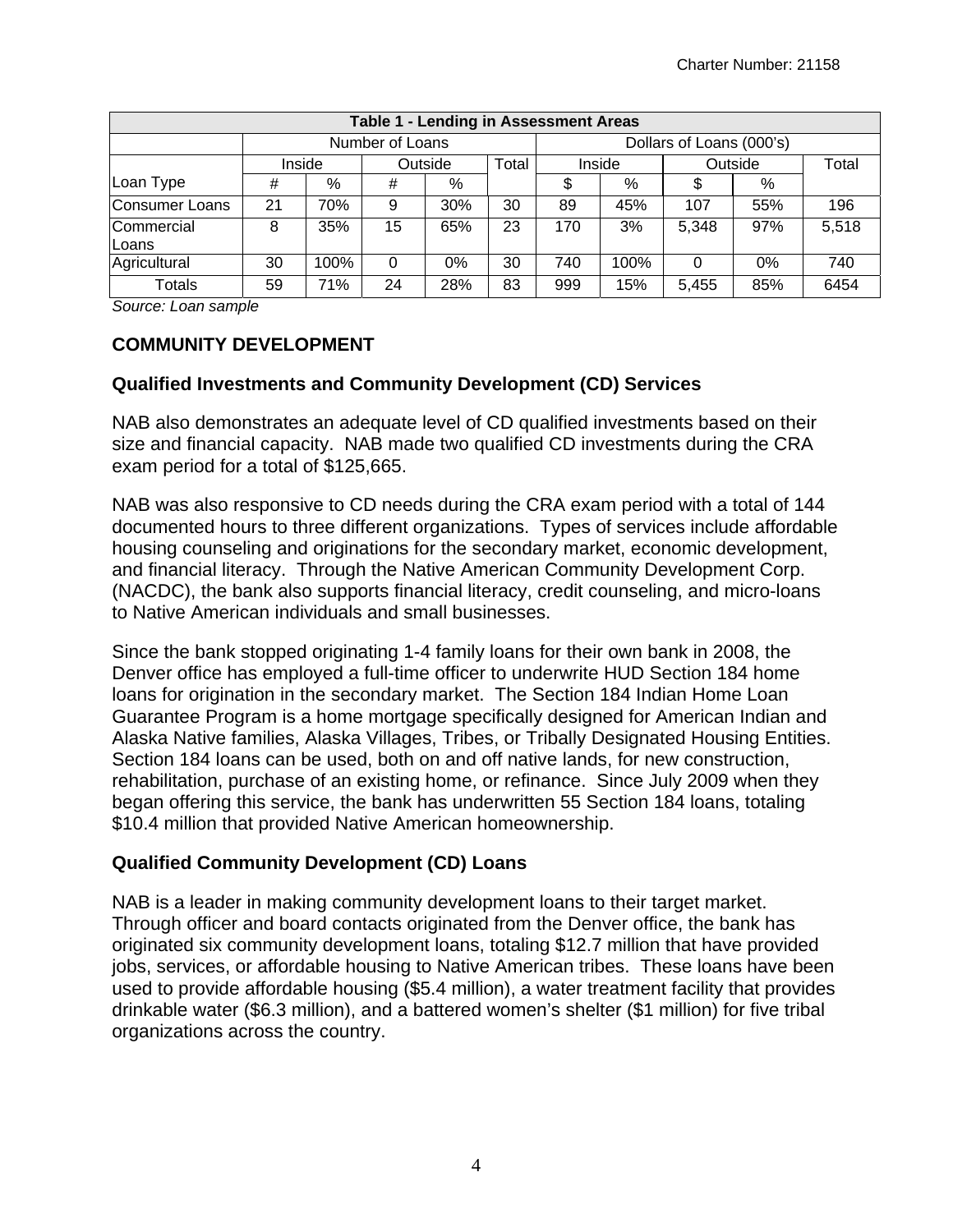# **Fair Lending or Other Illegal Credit Practices Review**

We found no evidence of discriminatory or other illegal credit practices inconsistent with helping to meet community credit needs.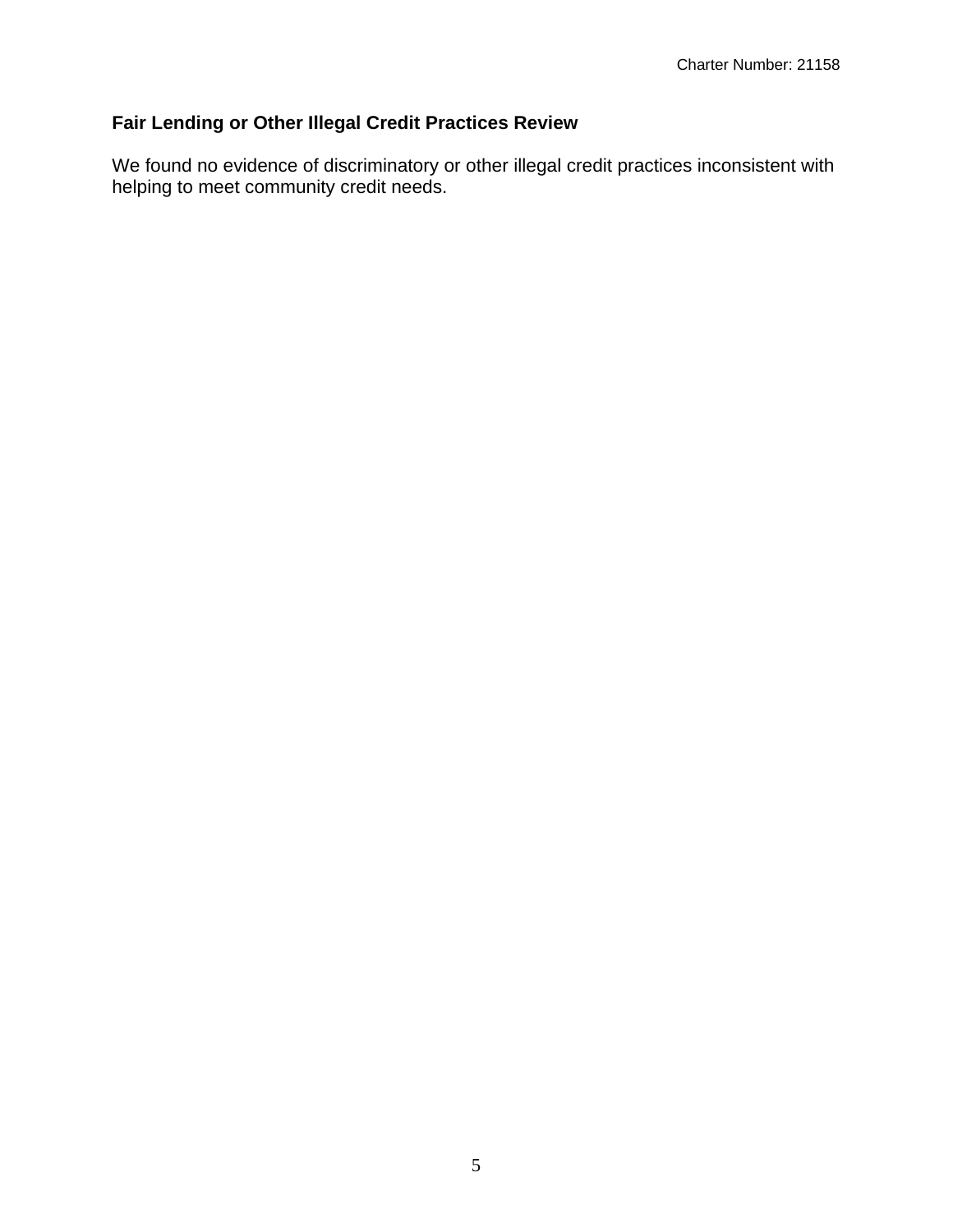# **Montana State Rating**

## **CRA Rating for Montana**: Outstanding

- The borrower distribution of consumer loans within the AA is excellent. NAB's lending to small business is excellent and to small farms is reasonable.
- Geographic distribution of lending to moderate-income tracts (there are no lowincome tracts) for consumer, business, and farm loans is excellent.
- There have been no CRA complaints in the Montana AA since the prior examination.

### **DESCRIPTION OF MONTANA ASSESSMENT AREA**

NAB has designated six contiguous counties in Montana as its primary assessment area. This designated AA includes Glacier, Hill, Liberty, Pondera, Toole, and Chouteau counties in Montana, and wholly includes the Blackfeet and Rocky Boy reservations. This designated AA complies with applicable regulatory requirements and does not arbitrarily exclude any low- or moderate-income (LMI) areas. The total population for the AA is 49,739.

Based on 2000 census data, the Montana AA is comprised of 22 census tracts. This includes one low-income tract, five moderate-income tracts, 13 middle-income tracts, two upper-income tracts, and one tract not applicable. The Department of Housing and Urban Development lists the 2011 updated median family income for this AA as \$55,900, and the 2000 census data indicated 18 percent of households were below poverty level. For the six counties within the Montana AA, unemployment ranges between 3.9 and 11.2 percent based on January 2012 Bureau of Labor Statistics from the U.S. Department of Labor. For that same timeframe, the unemployment rate for Montana is 7.4 percent.

The Browning office of NAB is located on the Blackfeet Indian Reservation. The 2010 census reported a population of 10,405 living on the reservation lands. The Blackfeet Nation has 16,500 registered members. The main community is Browning, which is the seat of tribal government. Unemployment runs very high on the reservation. In 2005, the Bureau of Indian Affairs reported 72 percent unemployment among registered members of the tribe. Among those who were employed that year, 4 percent earned less than the poverty guideline.

The major income source of the Blackfeet reservation is oil and natural gas leases on tribal lands. In 1982, there were 643 producing oil wells and 47 producing gas wells. The reservation also has a significant tourist industry, as it borders Glacier National Park. Other economic activities include ranching and a small lumber industry. Farms located at least partially on the reservation reported a total income of \$9 million in 2002. A total of 354 farms cover 1.3 million acres, the majority of the reservation's land. Most of these farms were family-owned, including the 198 farms, which were owned by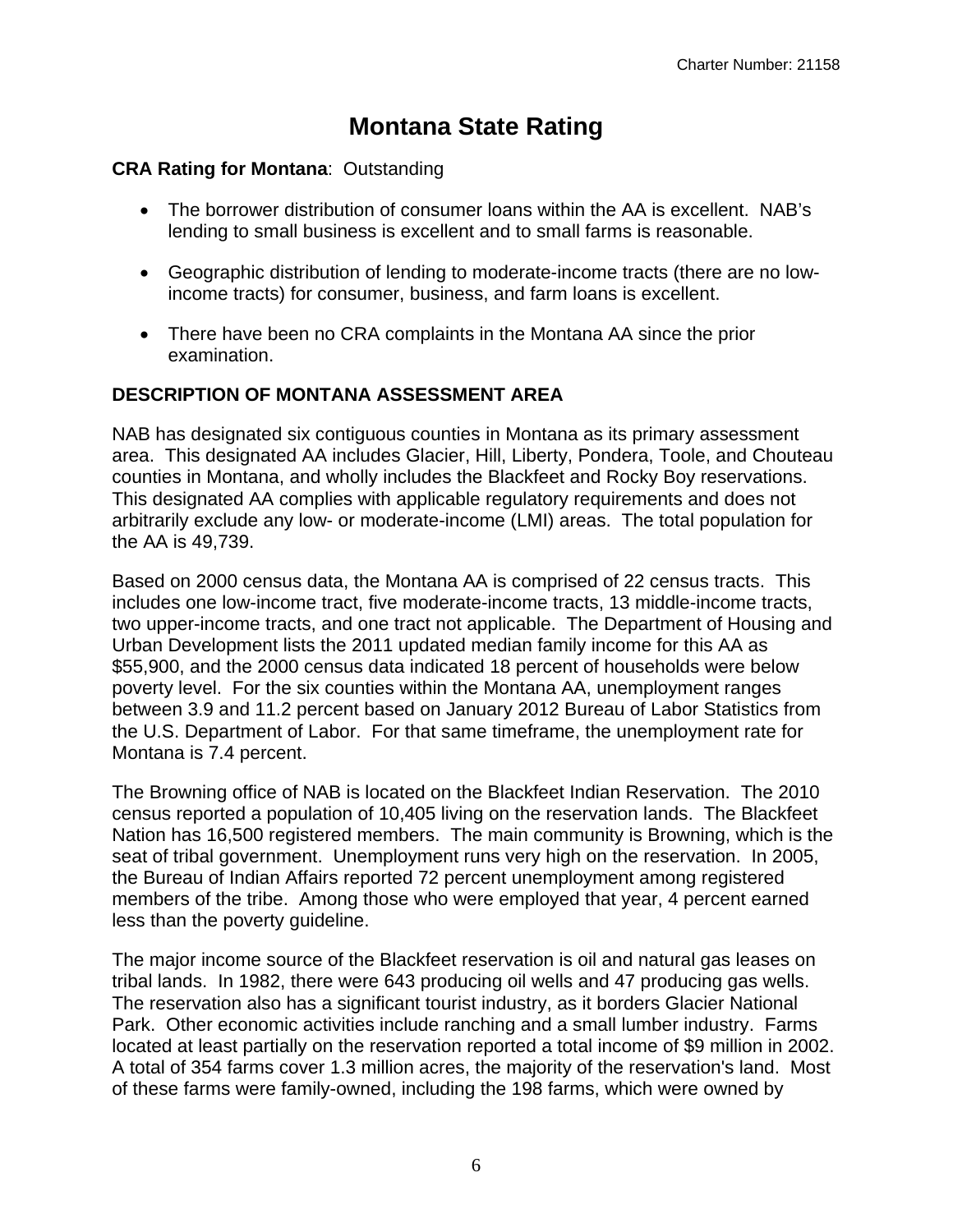Native Americans. Of the 245,530 acres used for growing crops, only 32,158 acres, or 13 percent, were irrigated.

Also located with the bank's AA is the Rocky Boy Reservation of the Chippewa-Cree Indians. Rocky Boy's Indian Reservation is located in Hill and Chouteau counties in northeastern Montana, about 40 miles from the Canadian border. It has a total land area of 171 square miles, which includes extensive off-reservation trust lands. The population was 3,323 at the 2010 census. The Bureau of Indian Affairs' (BIA) Labor Force Report of 2005 reported 5,656 enrolled members. Its largest community is Box Elder, although a small part of Box Elder extends off reservation land. The major employer on the reservation is either the self-governing Chippewa-Cree Tribe, or Indian Health Services (IHS). Funds originating within the BIA, together with tribal government, provide work for 231 full- and part-time employees. The IHS employs 135 staff within the Rocky Boy Health Board.

There are no other banking offices on the Blackfeet or Rocky Boy Indian reservations. Within the 6-county Montana AA, there are six other banks that compete for deposits, but the other banks are not solely focused on Native American banking services.

We completed one community contact in Browning, Montana. The contact identified small dollar loan programs and commercial credit as the primary credit needs of the community. The contact also indicated the need for increased check cashing and deposit-taking facilities, and opportunities for volunteers to participate in financial literacy efforts.

#### **Lending to Borrowers of Different Incomes and to Businesses of Different Sizes**

#### **Given the demographics of the AA, the distribution of loans originated reflects an excellent penetration among borrowers of different incomes and businesses and farms of different sizes.**

#### Consumer Loans

We sampled 20 consumer loans originated in the Montana AA during the evaluation period. The distribution of consumer loans to borrowers reflects excellent penetration among borrowers of different income levels. The bank's level of consumer loans originated to low-income borrowers significantly exceeded and to moderate-income borrowers meets the demographic data for the AA.

|                   | Table 2B – Borrower Distribution of Consumer Loans in Montana AA |          |            |          |            |          |            |          |  |
|-------------------|------------------------------------------------------------------|----------|------------|----------|------------|----------|------------|----------|--|
| <b>Borrower</b>   |                                                                  |          |            |          |            |          |            |          |  |
| Income            | LOW                                                              |          | Moderate   |          | Middle     |          | Upper      |          |  |
| Level             |                                                                  |          |            |          |            |          |            |          |  |
|                   | % of AA                                                          | $%$ of   | % of AA    | % of     | % of AA    | $%$ of   | % of AA    | $%$ of   |  |
|                   | Households I                                                     | Number   | Households | Number   | Households | Number   | Households | Number   |  |
|                   |                                                                  | of Loans |            | of Loans |            | of Loans |            | of Loans |  |
| Consumer<br>Loans | 26%                                                              | 69%      | 18%        | 15%      | 19%        | 15%      | 37%        | 0.0%     |  |

*Source: Loan sample; U.S. Census data.*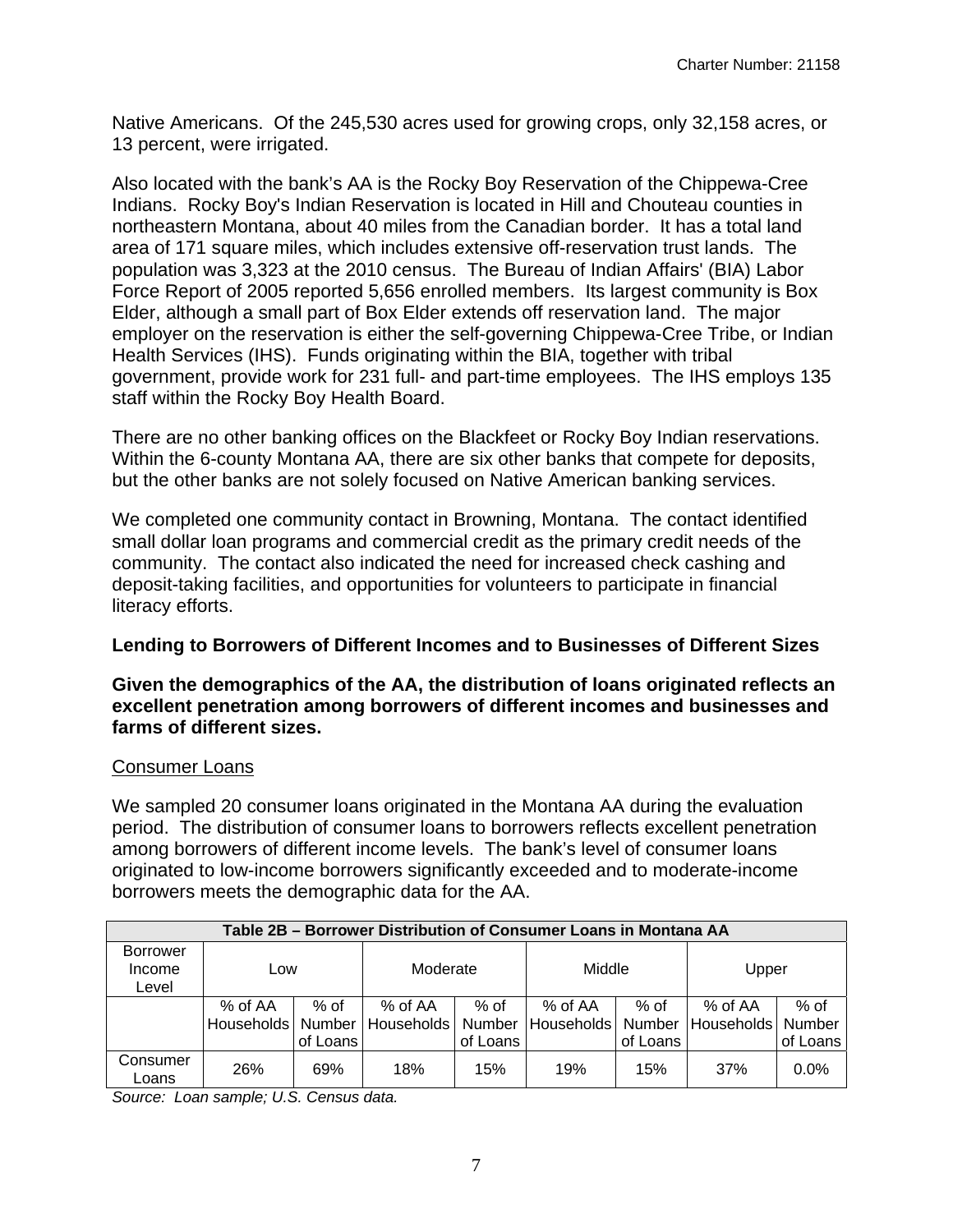### Small Business Loans

The penetration in lending to small businesses (businesses with annual gross revenues of less than \$1 million) in the Montana AA was excellent. The distribution of lending exceeds the demographic comparator by number and dollar amount of loans. Additionally, the distribution of loans (by number of loans) to very small businesses shows that 50 percent of the loans were to businesses with gross revenues less than \$250 thousand, and 33% were to businesses with gross revenues less than \$500 thousand.

| Table 2A - Borrower Distribution of Loans to Businesses in Montana AA |              |               |                                |       |  |  |  |  |
|-----------------------------------------------------------------------|--------------|---------------|--------------------------------|-------|--|--|--|--|
| <b>Business Revenues (or</b><br>Sales)                                | ≤\$1,000,000 | > \$1,000,000 | Unavailable/<br><b>Unknown</b> | Total |  |  |  |  |
| % of AA Businesses                                                    | 64.84%       | 2.60%         | 32.56%                         | 100%  |  |  |  |  |
| % of Bank Loans in AA by #                                            | 100%         | $0\%$         | $0\%$                          | 100%  |  |  |  |  |
| % of Bank Loans in AA by \$                                           | 100%         | $0\%$         | 0%                             | 100%  |  |  |  |  |

*Source: Loan sample; Dun and Bradstreet data.* 

#### Farm Loans

We sampled 30 agricultural loans originated in the Montana AA during the evaluation period, totaling \$739,797. The distribution of agricultural loans to small farms meets the performance standard. Additionally, the distribution of loans shows that seventy percent or 24 loans, totaling \$520 thousand, were to borrowers with very small farms (revenues less than \$250,000).

|                             | Table 2A – Borrower Distribution of Loans to Farms in Montana AA |               |                                |       |  |  |  |  |  |
|-----------------------------|------------------------------------------------------------------|---------------|--------------------------------|-------|--|--|--|--|--|
| Farm Revenues (or Sales)    | ≤\$1,000,000                                                     | > \$1,000,000 | Unavailable/<br><b>Unknown</b> | Total |  |  |  |  |  |
| % of AA Farms               | 99%                                                              | 0.57%         | 0.41%                          | 100%  |  |  |  |  |  |
| % of Bank Loans in AA by #  | 100%                                                             | 0%            | $0\%$                          | 100%  |  |  |  |  |  |
| % of Bank Loans in AA by \$ | 100%                                                             | 0%            | $0\%$                          | 100%  |  |  |  |  |  |

 *Source: Loan sample; Dun and Bradstreet data.* 

# **Geographic Distribution of Loans**

#### **assessment area. The geographic distribution of loans shows excellent dispersion within the**

#### Consumer Loans

The geographic distribution of consumer loans to borrowers in low- to moderate-income tracts is excellent. The bank's level of consumer loans originated to borrowers in lowincome tracts meets and to moderate-income tracts significantly exceeds the demographic data for the AA.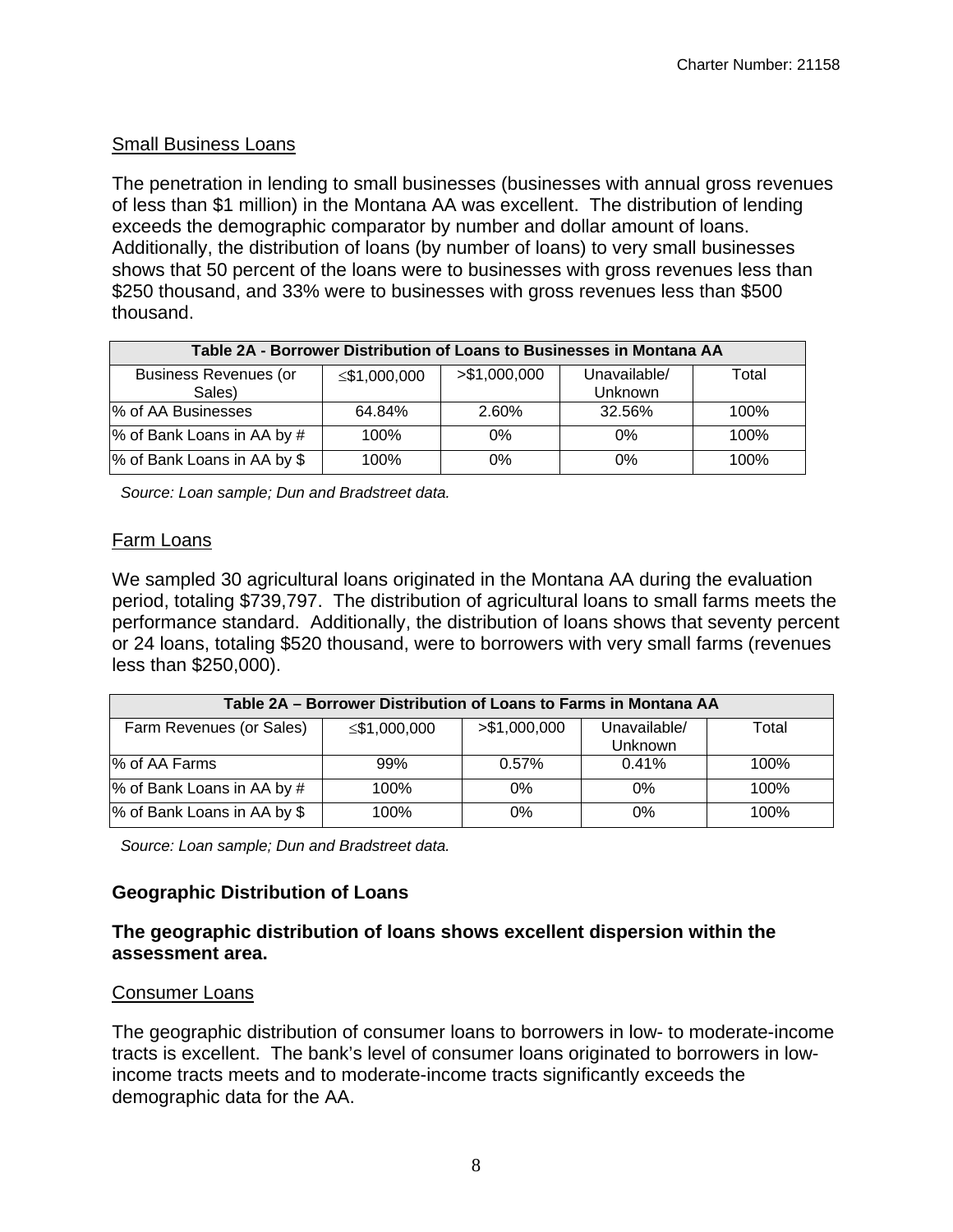|                              |         |       |           |        | Table 3B - Geographic Distribution of Consumer Loans in Montana AA                  |       |         |        |
|------------------------------|---------|-------|-----------|--------|-------------------------------------------------------------------------------------|-------|---------|--------|
| Census Tract<br>Income Level | Low     |       | Moderate  |        | Middle                                                                              |       | Upper   |        |
|                              | % of AA | % of  | $%$ of AA | $%$ of | % of AA                                                                             | % of  | % of AA | $%$ of |
|                              |         |       |           |        | Households Number of Households Number of Households Number of Households Number of |       |         |        |
|                              |         | Loans |           | Loans  |                                                                                     | Loans |         | Loans  |
| Consumer<br>Loans            | 1%      | 0%    | 28%       | 92%    | 66%                                                                                 | 8%    | 5%      | $0\%$  |

*Source: Loan sample; U.S. Census data.* 

#### Small Business Loans

The geographic distribution of loans to businesses in moderate-income tracts is excellent. The bank's level of lending significantly exceeds demographic data. There are no low-income tracts.

|                              | Table 3A - Geographic Distribution of Loans to Businesses in Montana AA |           |             |          |             |          |             |          |  |  |
|------------------------------|-------------------------------------------------------------------------|-----------|-------------|----------|-------------|----------|-------------|----------|--|--|
| Census Tract<br>Income Level |                                                                         | Low       |             | Moderate |             | Middle   | Upper       |          |  |  |
| Loan Type                    | % of AA                                                                 | $%$ of    | % of AA     | $%$ of   | % of AA     | % of     | % of AA     | $%$ of   |  |  |
|                              | Businesses/                                                             | Number of | Businesses/ | Number   | Businesses/ | Number I | Businesses/ | Number   |  |  |
|                              | Farms                                                                   | Loans     | Farms       | of Loans | Farms       | of Loans | Farms       | of Loans |  |  |
|                              | $0\%$                                                                   | 0%        | 25.11%      | 70%      | 70.68%      | 30%      | 4.21%       | 0%       |  |  |

 *Source: Loan sample; U.S. Census data.* 

#### Farm Loans

The geographic distribution of loans to farms in moderate-income tracts is excellent. The bank's level of lending significantly exceeds demographic data. There are no lowincome tracts.

|                                     | Table 3A - Geographic Distribution of Loans to Farms in Montana AA |                              |                    |                            |                  |                     |                  |                              |  |  |
|-------------------------------------|--------------------------------------------------------------------|------------------------------|--------------------|----------------------------|------------------|---------------------|------------------|------------------------------|--|--|
| <b>Census Tract</b><br>Income Level | Low                                                                |                              |                    | Moderate                   | Middle           |                     | Upper            |                              |  |  |
| Loan Type                           | % of AA<br>Farms                                                   | $%$ of<br>Number of<br>Loans | $%$ of AA<br>Farms | % of<br>Number of<br>Loans | % of AA<br>Farms | $%$ of<br>Number of | % of AA<br>Farms | $%$ of<br>Number of<br>Loans |  |  |
| Agricultural                        | 0%                                                                 | 0%                           | 9%                 | 72%                        | 90%              | Loans<br>28%        | 1%               | 0%                           |  |  |

 *Source: Loan sample; U.S. Census data.* 

#### **Responses to Complaints**

NAB has not received any CRA complaints during this evaluation period.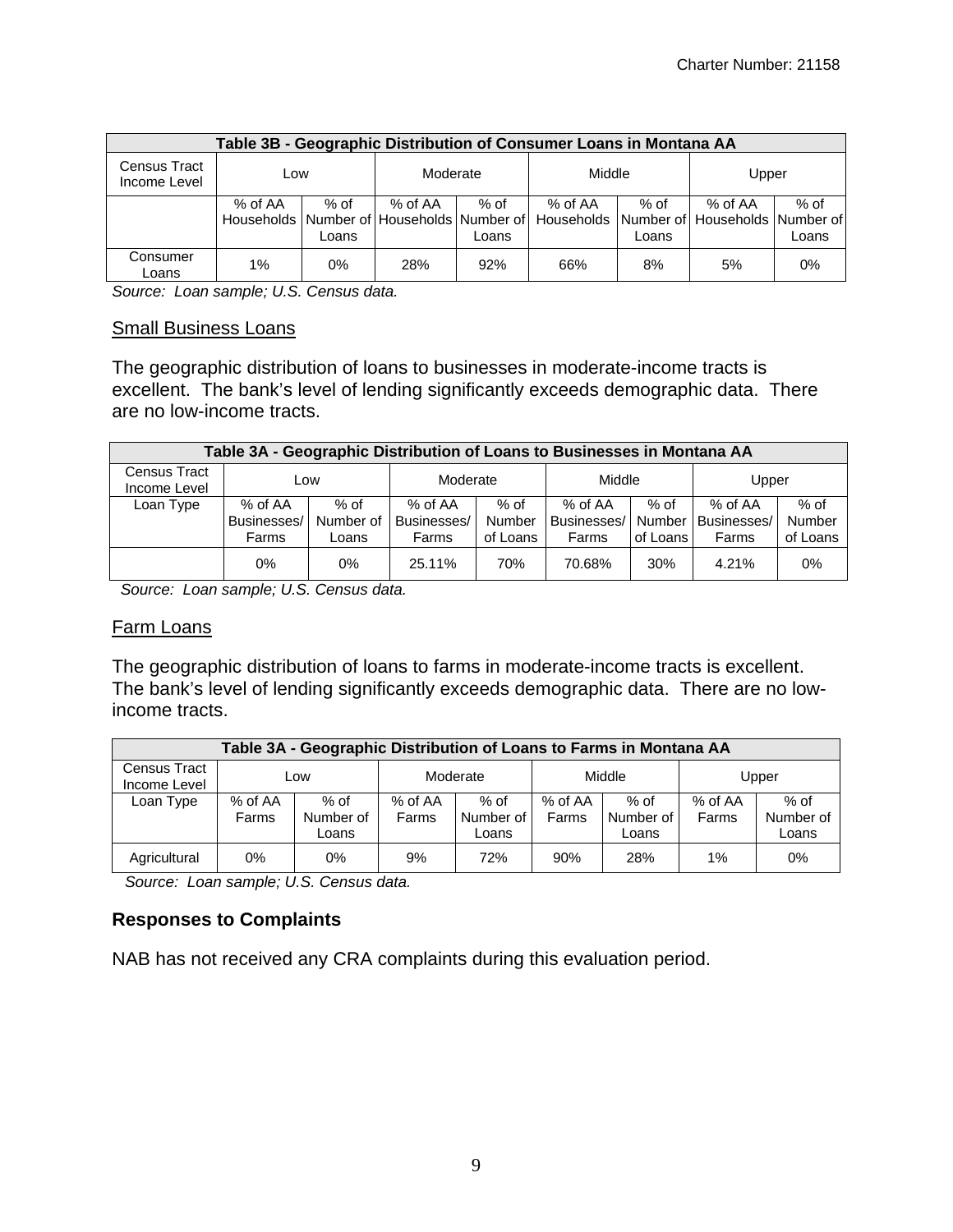# **Colorado State Rating**

# **CRA Rating for Colorado**: Satisfactory

- The borrower distribution of consumer loans within the AA is satisfactory for those loans made within the Denver MSA.
- The geographic distribution of consumer loans within the AA is satisfactory for the limited number of loans made within the Denver MSA.
- There is an insignificant number of commercial loans originated within the Denver MSA, so borrower and geographic distribution is not meaningful.
- There were no CRA complaints within the Denver MSA since the prior examination.

# **DESCRIPTION OF COLORADO ASSESSMENT AREA**

The Denver office of NAB, a full-service location, is domiciled within the Denver MSA. NAB does not provide substantial lending activity in the Denver MSA. They have only 11 loans, totaling \$160 thousand, outstanding as of February 27, 2012. This represents only 1/3 of 1 percent of their total loans outstanding. However, the bank also holds less than 1/10 of 1 percent of deposits within the Denver MSA. Also, with no Native American tribes or reservations domiciled in the Denver MSA, this MSA has not been a primary focus for the bank's loan or deposit gathering. The Denver MSA has a population of 2.2 million, with only 12 thousand, or 0.56 percent, American Indian/Alaskan Native population.

Based on 2000 census data, the Denver MSA is comprised of 545 census tracts. This includes 21 low-income tracts, 145 moderate-income tracts, 216 middle-income tracts, 152 upper-income tracts, and eleven tracts not applicable. The Department of Housing and Urban Development lists the 2011 updated median family income for this AA as \$78,200, and the 2000 census data indicated 7 percent of households were below poverty level. For the Denver MSA, unemployment is 8.1 percent based on January 2012 Bureau of Labor Statistics from the U.S. Department of Labor.

# **Lending to Borrowers of Different Incomes and to Businesses of Different Sizes**

# Consumer Loans

The number of consumer loans within the Denver MSA is limited, with only seven loans currently outstanding. While this does not provide a meaningful data set for our review, of the seven loans currently outstanding, all seven (or 100%) were to low-income borrowers. This exceeds area demographics.